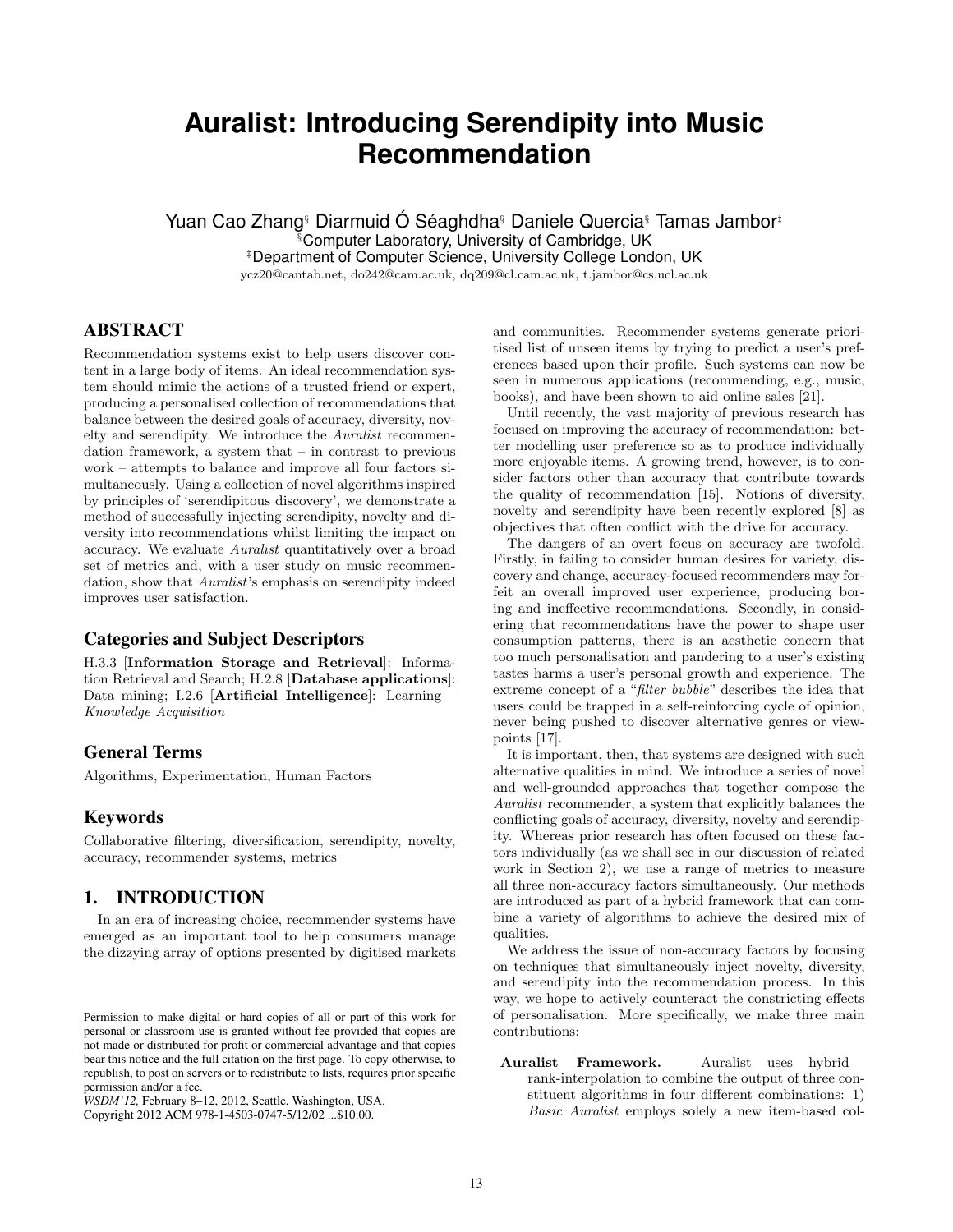laborative filtering algorithm called Artist-based LDA based on Latent Dirichlet Allocation [3] (Section 4.1); 2) Community-Aware Auralist combines Artist-based LDA with a new algorithm called Listener Diversity that promotes artists with "diverse" listenerships (Section 4.2.1); 3) Bubble-Aware Auralist combines Artistbased LDA with the new Declustering algorithm that identifies and counteracts a user's "music bubble" (Section 4.2.2); and 4) Full Auralist is the combination of all three algorithms (Artist-based LDA, Listener Diversity, and Declustering) together.

- Quantitative evaluation of Auralist. We evaluate the different versions of Auralist using a comprehensive set of metrics that simultaneously assess accuracy, diversity, novelty and serendipity in user recommendation results (Section 5). We find that Basic Auralist produces recommendations that are as accurate as those produced by the state-of-the art Implicit SVD algorithm [10], and that both Community-Aware Auralist and Bubble-Aware Auralist greatly improve all three qualities of diversity, novelty and serendipity with differing trade-offs in accuracy.
- Qualitative evaluation of Auralist. We conduct a user study to assess the objective qualities of enjoyment, real-world novelty, serendipity and overall user satisfaction (Section 6). We find that Full Auralist, although having lower accuracy and individual item enjoyment, is significantly more serendipitous and proves more satisfying overall than Basic Auralist.

Before concluding, we discuss the practical implications of our findings that go beyond music recommendation (Section 7).

# 2. RELATED WORK

Our research builds upon previous work attempting to quantify and measure the additional factors influencing enduser recommendation quality. We also draw inspiration from the implementation of algorithms designed to retain or enhance such qualities.

The techniques we propose belong to a family of modelbased techniques for collaborative filtering [22]. Item-based [20] approaches in particular have found use in a number of commercial applications, being pioneered for Amazon.com product recommendations [13]. The possible use of LDA for recommendation was touched upon by Blei [3] in his initial formulation of the model, but it was later research by Hoffman [9] that established the use of Latent semantic models (in the form of the PLSI topic model) as tools for collaborative filtering.

Early concepts of novelty and serendipity were described by Herlocker [8] in his seminal survey of recommendation evaluation techniques, with other authors contributing quantitative measures and definitions [29, 27, 24, 16]. More recently, Vargas and Castells [25] attempt to formally unify diversity and novelty in a single evaluation framework. Our framework takes the straightforward approach of selecting a single metric to measure each evaluation independently.

The idea of balancing multiple objectives in recommendation has a strong basis in previous research. Adomavicius and Kwon [1] introduce a re-ranking method of diversityimprovement by applying a number of simple re-ranking

algorithms to the output of accuracy-focused collaborative filtering algorithms. The diversity-accuracy tradeoff is controlled by restricting the re-ranking to the  $top-N$  most accurate items, thus restricting the maximum movement of an item. They show substantial improvements in the number of distinct items recommended in the top-N lists of users.

Jambor and Wang [11] frame conflicting objectives as a series of optimisation constraints, for use in a matrix factorisation algorithm. In one such experiment, the authors introduce constraints related to novelty and diversity, which are able to alter the distribution of popular items within a  $top-N$  list with little impact on accuracy. Ziegler *et al.* [29] use a topic diversification algorithm to rank items according to dissimilarity to preceding items in the recommendation set, integrating this information into recommendations through a rank-interpolation method; an approach that we reproduce, but across a wider set of objectives. A similar strategy appears in Zhou and Kuscik [27], where two graphspreading algorithms that specialise in terms of accuracy and novelty performance respectively are hybridised in order to produce a recommender with the properties of both. Their results suggest that interpolation is indeed a viable method of producing balanced recommendations.

It is unclear, however, if multiple properties in addition to accuracy can be promoted at once. We present next a detailed description of the three properties of diversity, novelty and serendipity (Section 3) and a selection of algorithms that attempt to incorporate those properties in the recommendation process (Section 4).

# 3. WHY ACCURACY IS NOT ENOUGH

Before defining the three properties, we introduce two widely-used measures of accuracy and explain when they fall short of what is needed to measure the effectiveness of recommender systems.

Traditionally, recommendation quality is measured using one of a number of accuracy metrics, which assess how well the predictive output of a system matches a proportion of known, withheld items for each user. Examples of accuracy metrics include average Top-N Recall and the average Rank score proposed by Hu et al. [10]. Recall-based metrics measure the proportion of a user's test-set that appear within a Top-N recommendation list – a Top-20 list that successfully includes 5 out of 10 test-set items will score a single-user recall of 0.5. These metrics we describe using a set of common symbols in Table 1.

$$
\overline{Top\text{-}20\ Recall} = \frac{1}{|S|} \sum_{u \in S} \frac{|R_{u,20} \cap W_u|}{|W_u|} \tag{1}
$$

The average Rank score measures the average percentage rank of withheld items in a user's history, weighted by (positive) preference (for boolean preferences, the average Rank is simply the average rank of all history items). Unlike Top-20 Recall, Rank assesses how accurate a system is at modelling a user's entire history, not just the most easily recommended items. It also takes into account the full recommendation ranking, which complements recall-based assessments of only the top (observable) items:

$$
\overline{Rank} = \frac{1}{|S|} \sum_{u \in S} \frac{\sum_{j \in N} P_{j,u} rank_{j,u}}{\sum_{j \in N} P_{j,u}}
$$
(2)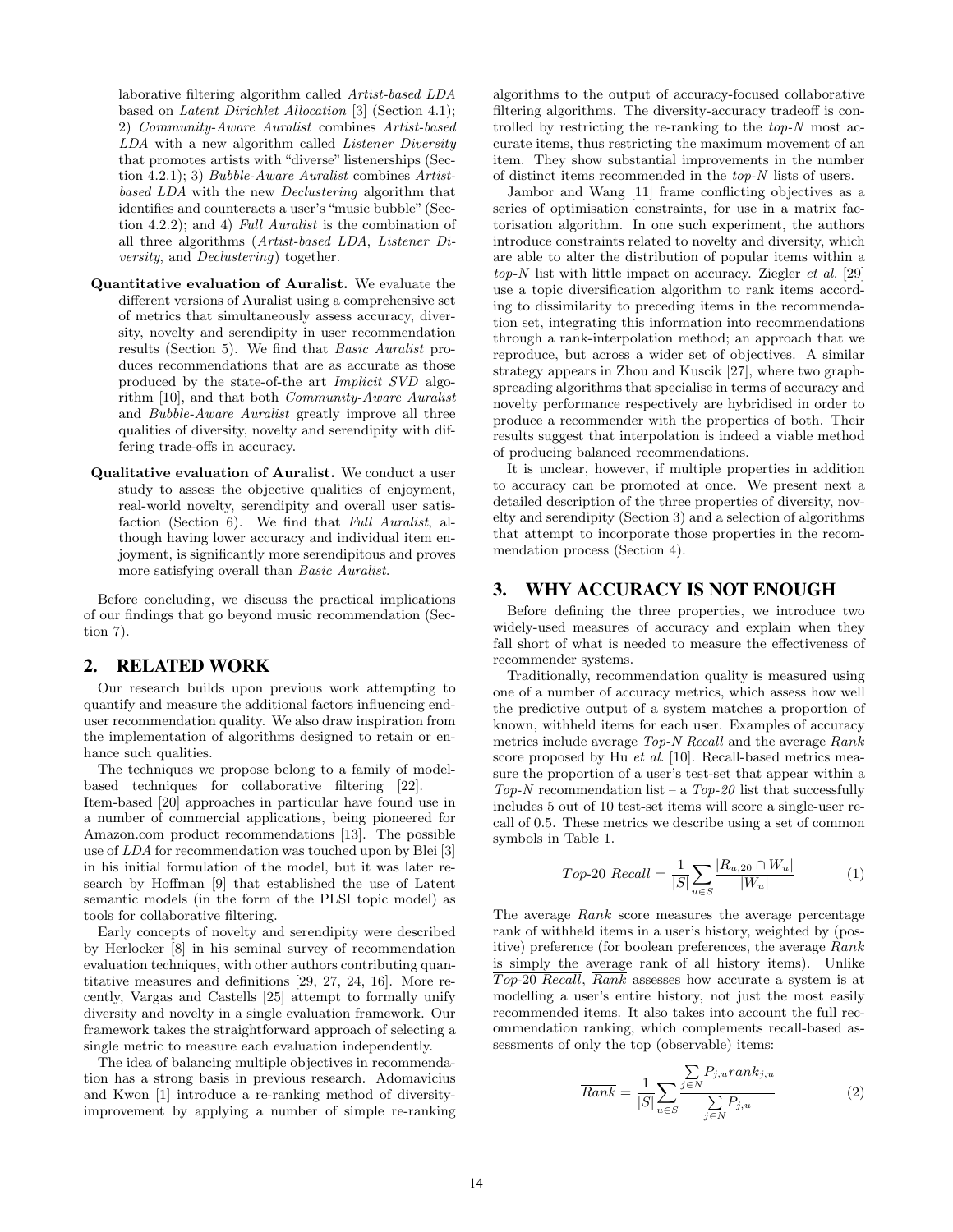| S                | Set of all users                                     |  |  |  |  |  |
|------------------|------------------------------------------------------|--|--|--|--|--|
| P                | Preference matrix, where $P_{i,u}$ is the preference |  |  |  |  |  |
|                  | given by user $u$ for item $i$ (with our boolean     |  |  |  |  |  |
|                  | preference system, $P_{i,u} = 1$ if the item is pre- |  |  |  |  |  |
|                  | ferred by the user, and 0 otherwise)                 |  |  |  |  |  |
| R                | Top-N function, where $R_{u,n}$ gives the top n      |  |  |  |  |  |
|                  | recommended items for user $u$                       |  |  |  |  |  |
| N                | Set of all items                                     |  |  |  |  |  |
| $\overline{W_u}$ | Withheld item history of user $u$ (set not used      |  |  |  |  |  |
|                  | for training)                                        |  |  |  |  |  |
| $H_u$            | Non-withheld item history of user $u$                |  |  |  |  |  |
| $pop_i$          | Fraction of (all) preferences directed at item $i$   |  |  |  |  |  |
| T                | Set of LDA topics (the number of topics is           |  |  |  |  |  |
|                  | $200$ ).                                             |  |  |  |  |  |
| L                | $LDA$ item-topic matrix, where $L_{i,t}$ represents  |  |  |  |  |  |
|                  | the composition proportion assigned to topic $t$     |  |  |  |  |  |
|                  | for item $i$                                         |  |  |  |  |  |
| $\bar{C}_i$      | Number of artist $i$ 's unique listeners             |  |  |  |  |  |

Table 1: Symbols.

$$
rank_{j,u} = \frac{\text{Index of item } j \text{ in ordered list for } u}{|N|}
$$

Other metrics, such as RMSE (which measures the standard error of predicted preferences) have also seen widespread use. The above metrics, however, are better suited to handle the boolean nature of our dataset, which is described further in Section 5.1. The use of accuracy as a performance metric is well-grounded; previous user studies, such as the one conducted by Swearingen and Sinha [23] indicate that recommendation accuracy is a primary factor behind user satisfaction with recommendation systems. This has led to a focus on improving accuracy in recommendation algorithms; state-of-the-art systems score very highly indeed [10]. However, this is not to say that accuracy alone guarantees satisfactory recommendations.

There is a growing argument that factors other than accuracy also influence recommendation quality [15, 8, 29, 5, 19]. Recommendation techniques that focus purely on accuracy may neglect such alternative qualities and produce recommendations that appear superficially "good" but are in fact inferior in terms of actual user satisfaction. An extreme example of this may be a recommendation set consisting of entirely Beatles songs - the recommendations themselves may be accurate, but users will rapidly become bored with a collection of such similar and generic items.

To fix this problem, the three criteria of diversity, novelty and serendipity have been introduced by researchers. These assess the major factors influencing recommendation satisfaction alongside accuracy. Unlike previous work which has often considered only one or two such factors, we measure our improvements against a comprehensive assessment of each. To better characterise likely usage scenarios, all our metrics are applied to the Top-20 recommendation list for each user, representing the fact that in a realistic application users are unlikely to be exposed to anything below the very top of the rankings.

Diversity represents the variety present in a list of recommendations. A diverse list can be seen to counteract user satiety with (homogeneous) recommendations. The aforementioned all-Beatles recommendation list, for example, is much less diverse than a list containing a wider assortment of artists. Previous research has shown that users will actively

choose less-preferred items in an effort to improve the variety of consumption [19, 29]. We measure diversity through the Intra-List Similarity metric introduced by Ziegler et al. [28, 29], using (binary) cosine similarity  $(CosSim)$  to judge the similarity between items. *Intra-List Similarity* essentially sums the pairwise similarity of all items in a set (simplified in our case due to a symmetric similarity measure). Intuitively, the greater the proportion of preferring users two items have in common, the greater the similarity value Cos-Sim will register. A recommendation list with groups of very similar items will score a high intra-list similarity compared to a list that has more dispersed and diverse recommendations.

$$
\overline{Intra-List\ Similarity} = \frac{1}{|S|} \sum_{u \in S} \sum_{i,j \in \text{R}_{u,20}, j < i} \text{CosSim}(i, j) \tag{3}
$$

$$
CosSim(i, j) = \frac{\# \text{ users who like both } i \text{ and } j}{\sqrt{\# \text{ prefix in } i} \times \sqrt{\# \text{ prefix in } j}} \tag{4}
$$

Novelty can be seen as the ability of a recommender to introduce users to items that they have not previously experienced before in real life (such experiences may be outside the system itself; e.g., music listened to whilst not on a computer). A recommendation that is accurate but not novel will include items that the user enjoys, but already knows of. A limited proportion of such recommendations has been shown [23, 18] to have a positive, trust-building impact on user satisfaction, but it can also be seen that to be useful a recommender needs to suggest previously unknown items. We measure novelty with a metric previously introduced by Zhuo and Kuscik [27]:

$$
\overline{Novelty} = \frac{1}{|S|} \sum_{u \in S} \sum_{i \in R_{u,20}} \frac{\log_2 pop_i}{20} \tag{5}
$$

This novelty metric quantifies the average information content of recommendation events – higher values mean that more globally "unexplored" items are being recommended. Under the assumption that the likelihood a user has experienced an item is proportional to its global popularity, this serves an approximation of true novelty. We measure actual novelty on an individual basis in our user study (Section 6).

Serendipity represents the "unusualness" or "surprise" of recommendations. Unlike novelty, serendipity encompasses the semantic content of items, and can be imagined as the distance between recommended items and their expected contents. A recommendation of John Lennon to listeners of The Beatles may well be accurate and novel, but hardly constitutes an original or surprising recommendation. A serendipitous system will challenge users to expand their tastes and hopefully provide more interesting recommendations, qualities that can help improve recommendation satisfaction [23]. We assess serendipity through a new  $Un$ serendipity metric, which uses  $CosSim$  to measure the average similarity between items in a user's history  $H_u$  and new recommendations. Lower values indicate that recommendations deviate from a user's traditional behaviour, and hence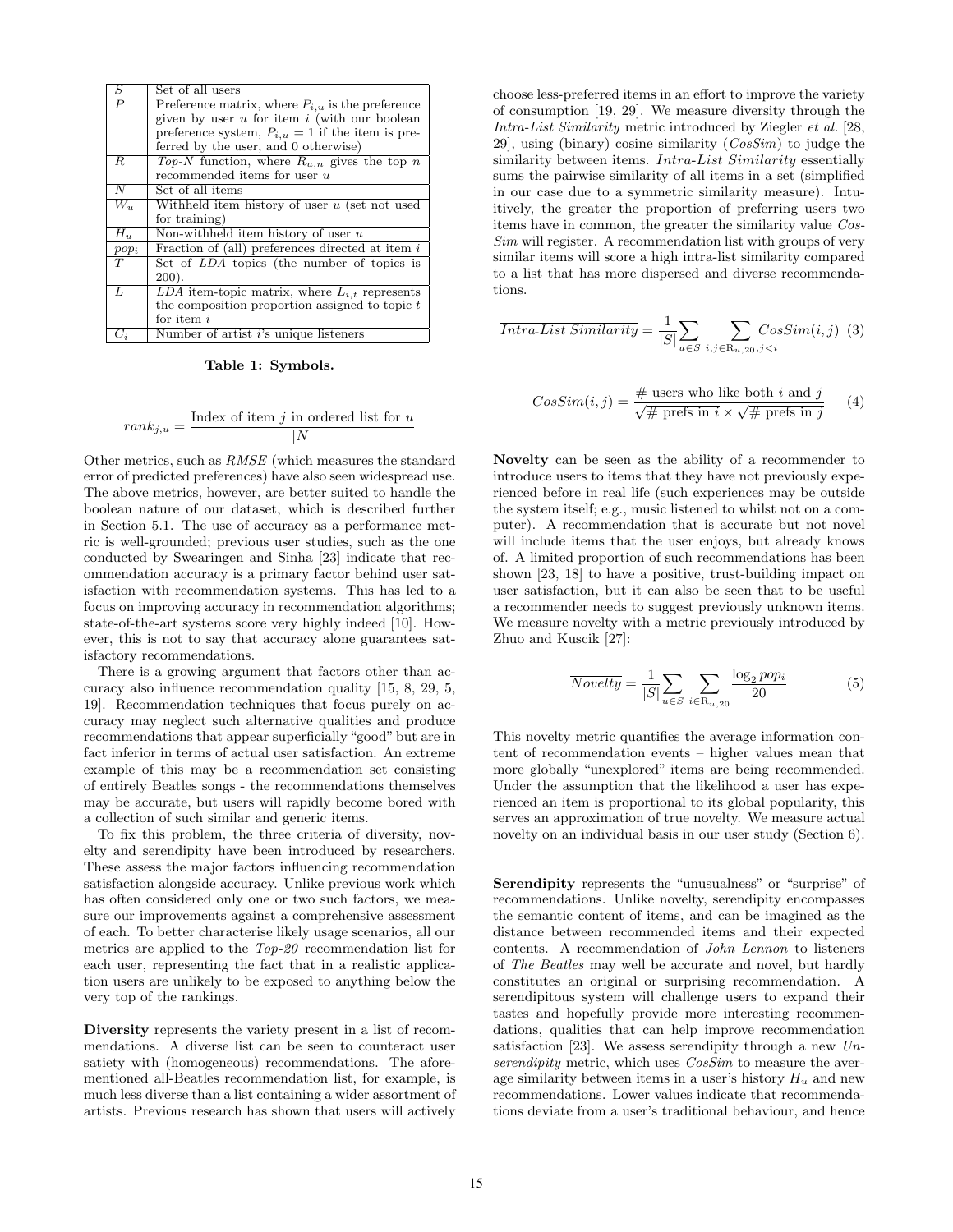are more surprising:

$$
\overline{Unserendipity} = \sum_{u \in S} \frac{1}{|S||H_u|} \sum_{h \in H_u} \sum_{i \in R_{u,20}} \frac{CosSim(i, h)}{20} \tag{6}
$$

This metric bears some similarities to the distance-based novelty family of metrics seen in Vargas et al. [25].

# 4. THE AURALIST FRAMEWORK

At heart, the Auralist framework is an experiment in combining distinctive recommendation algorithms to improve overall (serendipitous) performance. Here, we introduce three techniques for generating recommendation rankings (Artistbased LDA, Listener Diversity and Declustering) that are paired to create different flavours of Auralist. Basic Auralist (Section 4.1) incorporates the so-called Artist-based LDA technique and is intended as a standalone recommender system. Community-Aware (Section 4.2.1) and Bubble-Aware (Section 4.2.2) Auralist versions interpolate Artist-based LDA with *Listener Diversity* and *Declustering* rankings respectively. These versions combine small elements of a serendipityfocused algorithm to reorder the basic algorithm's recommendations. A final Full Auralist recommender combines all three sub-algorithms.

#### 4.1 Basic Auralist

Basic Auralist is an item-based recommender system that employs Latent Dirichlet Allocation as a technique for computing item features. We call this approach Artist-based LDA and present it next.

LDA has been used traditionally in topic-modeling, being a fully generative model for document production [3]. Under this framework, words within a large document set can be clustered into topics based upon co-occurrence, each topic being a probabilistic distribution over word tokens. A "topic composition vector" can then be determined for each document, indicating the estimated level of influence each "topic" would have if the document were to be generated using the LDA model. Both topic clustering and document composition can be computed stochastically using the Gibbs Sampling algorithm (described in Griffiths and Steyvers [7]) in an unsupervised manner over a training dataset.

Our approach applies Gibbs Sampling to the unary preferences of our Last.fm dataset (described in Section 5.1) using the MALLET toolkit [14]. We note two straightforward means of framing user-artist preferences in a manner suitable for LDA. In a User-based LDA model, users are treated as LDA documents and preferred artists as words. This produces a series of artist topics corresponding roughly to artist genre, but does not tell us anything about the artists themselves. Conversely, the inverse Artist-based LDA model treats artists as documents and preferring users as words, producing a fixed-length topic composition vector for each item. Topics in the artist-based model can be imagined to represent user-communities, clustering together users with similar preferences. Topic vectors thus represent the distribution of the listener base of an artist, and can be used to characterise them. We then define a LDA similarity metric as the (real-valued) cosine similarity between artist topic vectors:

$$
LDASim(i,j) = \frac{\sum_{t \in T} L_{i,t} \times L_{j,t}}{\sqrt{\sum_{t \in T} (L_{i,t})^2} \sqrt{\sum_{t \in T} (L_{j,t})^2}}
$$
(7)

This similarity metric is then used directly for item-based recommendation by defining  $Basic(u, i)$ , which is the score that user  $u$  associates to item  $i$ :

$$
Basic(u,i) = \sum_{h \in H_u} LDASim(i,h)
$$
 (8)

All artists can be sorted (in descending order) by the sumtotal of their similarity with items in a user's existing history [13]. This produces a  $rank_{Basic,u,i}$  for each item i, with the most similar items awarded the smallest percentage ranks.

By generalising user "topics", we aim to both smooth the data and generate less obvious and more serendipitous recommendations compared to more naïve techniques, as connections can now be made through similar, but not directly related users. We note also that Basic Auralist built on Artist-based LDA inherits two main benefits common to model-based recommenders: faster online performance (if item-item similarities are not precomputed) and a compact semantic representation of the data (in this case, in terms of listener composition). This semantic representation is exploited in the following subsection to further influence recommendation.

# 4.2 Two hybrid versions of Auralist

To increase the novelty, diversity, and serendipity of Basic Auralist's recommendations, we combine Artist-based LDA recommendation with two new algorithms. The first is called Listener Diversity and aims to prioritise for recommendation artists with particularly diverse listener communities, encouraging users to explore beyond a given niche. The combination of Artist-based LDA and Listener Diversity is called Community-Aware Auralist (Section 4.2.1).

The second algorithm is called Declustering and aims to determine a user's "musical bubbles" (clusters of artists that the user listens to) and then recommend artists outside established cluster groups (hence Declustering). The combination of Artist-based LDA and Declustering is called Bubble-Aware Auralist (Section 4.2.2).

We combine the different *Auralist* algorithms by merging their individual rank outputs. One way of doing so is to produce a hybrid score for each item (artist) [29]. Intuitively, the hybrid ranking score of an item  $i$  can be taken as a linear interpolation of the percentage [0,1) rank the item has in the output of each of the contributing algorithms. A set of interpolation coefficients  $\lambda_a$  over a set of algorithms A controls the influence of each individual algorithm. In the case of the generalised Full Auralist recommender, we have three  $\lambda$  coefficients governing an algorithm set A that includes Artist-based LDA, Listener Diversity and Declustering.

$$
Hybrid(u, i) = \sum_{a \in A} \lambda_a(rank_{a, u, i})
$$

The final recommendation output consists of the item list sorted by the hybrid rank score. The "hybridisation" of recommendation allows an accuracy-focused Basic Auralist to be combined with small proportions of diversity or serendip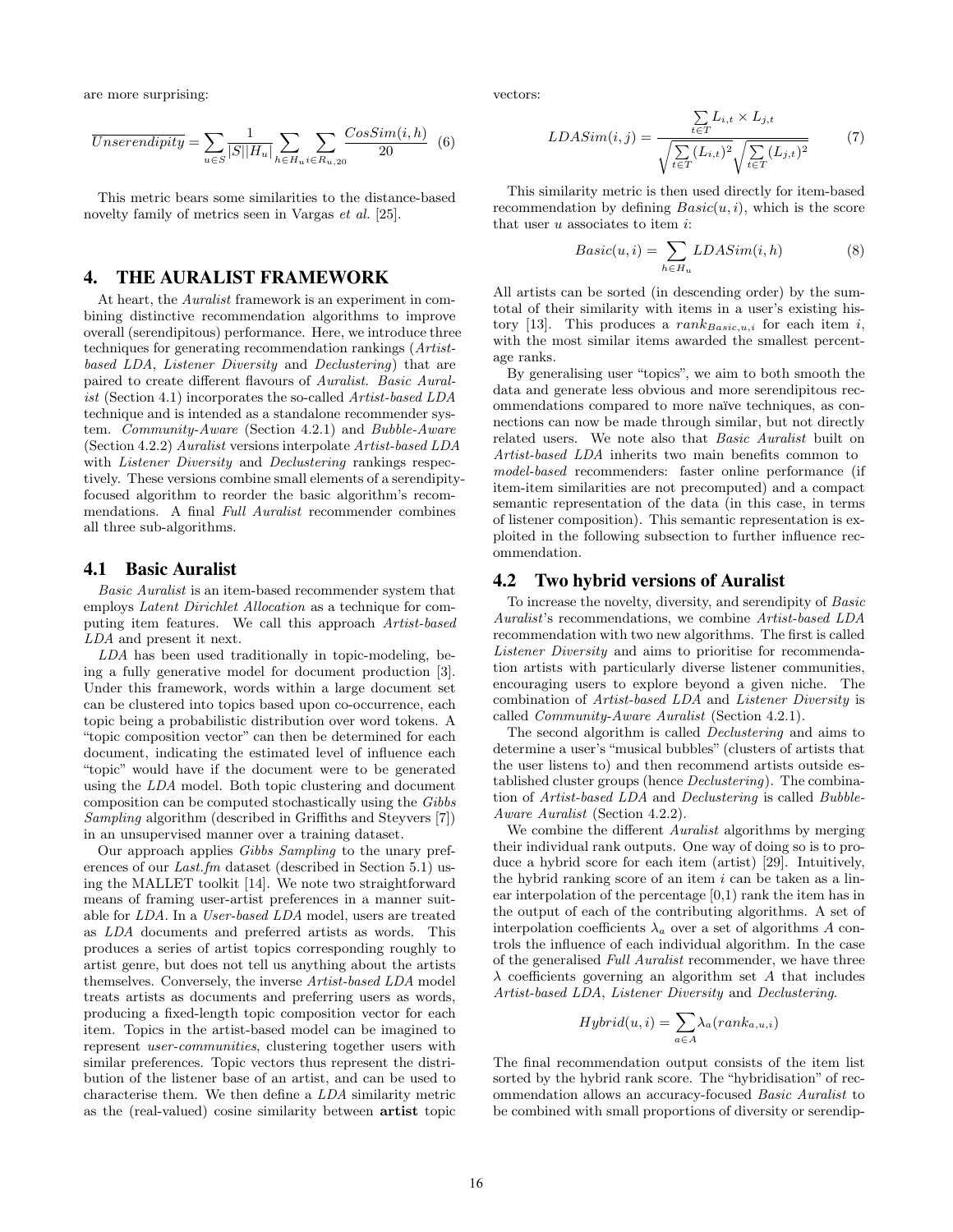ity promoting algorithms, in order to improve the overall balance of qualities.

#### *4.2.1 Community-Aware Auralist*

Community-Aware Auralist introduces the Listener Diversity metric for artists, which is used to produce a ranked list of the most diverse artists. This list is blended with Basic Auralist to promote more diverse artists in recommendation.

We recall that for the Artist LDA model, topics are formed over "user communities", groups of users that share common item preferences. An artist in the LDA recommender is represented by a vector of topic proportions indicating how listeners of that artist are distributed amongst these "user communities".

Such a representation offers us a unique perspective on the demographics of listeners, not visible when observing the raw vector of preferences. Certain artists, whilst popular in their own right, might have a listener base concentrated in only a few user communities, whereas the listeners of another artist might be more widely distributed.

Given that a LDA topic vector is a probability distribution summing to 1, we use the entropy of such a distribution to measure its skewedness. A distribution focused on only a few outcomes will score a less negative entropy; a more evenly and widely distributed event will produce a greater negative entropy. We thus introduce the Listener Diversity of an artist  $i$  as the entropy over its topic distribution:

$$
Listener \ Diversity(i) = -\sum_{t \in T} L_{i,t} \log_2(L_{i,t})
$$

What does Listener Diversity represent in terms of recommendation quality? Intuitively, we can imagine it as being a measure of nicheness - how polarising a given performer is. A Ukrainian bagpipe metal band<sup>1</sup> is unlikely to spark broad appeal compared to, say, The Beatles. However, that is not to say that the former should not be recommended, if the user belongs to the limited demographic following that style of music. In the context of serendipitous recommendations, however, we seek to expand a user's music taste beyond that of his comfort zone. A strategy for this would be to highlight more diverse artists that include a user's established music communities, but also introduce elements of ones the user may be unfamiliar with. This balance can be achieved by interpolating the output of a Listener Diversity-sorted list with that of a conventional accuracy-focused algorithm; the former boosting the rank of more diverse artists whilst the latter ensures that ranking artists are still enjoyable:

# $Commuty(u, i) = (1 - \lambda) rank_{Basic, u, i} + \lambda rank_{Diversity, i}$

Analysis of Listener Diversity's relationship with other factors shows that Listener Diversity tends to bias towards globally popular artists. This should be unsurprising, as such artists will garner more exposure and attract a naturally wider fan base. We compensate for this by discounting an artist's original Listener Diversity with a popularitydiversity regression function, highlighting artists that are diverse for their popularity level (popularity being the number  $C_i$  of the artist's unique listeners). The resulting adjusted

#### Listener Diversity is:

$$
Listener \, Diversity'(i) =Listener \, Diversity(i) - Offset_{pop}(i)
$$
\n(9)

In our dataset (which will be described in Section 5.1), following a linear regression, we find the following coefficients for  $\textit{Offset}_{pop}(i)$ :

$$
Office_{pop}(i) = 0.462 \log(C_i) - 1.326. \tag{10}
$$

#### *4.2.2 Bubble-Aware Auralist*

As a counterpart to Listener Diversity, we introduce a graph-based algorithm termed Declustering. Declustering produces a ranked list of the least "clustered" or "boring" items for a user and is interpolated with Basic Auralist to form Bubble-Aware Auralist:

$$
Bubble(u, i) = (1 - \lambda)rank_{Basic, u, i} + \lambda rank_{Declustering, u, i}
$$

We compute *Declustering* scores over what we call the "Artist" Graph". Formally, this is a graph  $G = (N, E)$  where each node  $i \in N$  is an artist and edges  $(i, j, weight) \in E$  are drawn between artists that have non-zero similarity, according to a similarity metric  $weight = sim(i, j)$  computed with the previously defined LDASim (Equation 7). Intuitively, framing recommendations in this format allows us to apply network-based analysis techniques to (prospective) items. Such a model has been used previously by Celma et al. [5, 4] to investigate the long-tail properties of music recommendation in terms of network links. We further introduce the idea of a user's "local preference graph", which can also be seen as a user's "music bubble". This is the subgraph  $G_u = (H_u, E_u)$ of the artist G consisting only of the nodes  $i \in H_u$  that are found in the preference history of the user.

The Declustering algorithm attempts to identify nodes that lie on the edge of clusters in a user's graph, avoiding heavy concentrations of previous activity ("boring" recommendations) whilst still maintaining overall similarity. In this way we hope to help users expand their music taste, literally pushing the boundaries of the region their behaviour occupies in the feature-space. This recommendation strategy is motivated by concepts of social network theory such as clustering and brokerage [6].

In analysing the Artist Graph, we find that the Last.fm dataset has a power-law distribution of node degrees, suggesting it may have "small-world" properties [26]. This implies a graph structure similar to that of a social network, with nodes being clustered around a series of high-degree "hubs". Therefore, we employ a metric commonly used in social-network analysis to measure how clustered nodes in a network are. The clustering coefficient of a node  $i$  is defined as:

$$
Clustering(i) = \frac{2 \times |\{(j,k) \in E_u | j, k \in \text{neighbours}(i)\}|}{|\text{neighbours}(i)| \times (|\text{neighbours}(i)| - 1)} \tag{11}
$$

where  $neighbours(i)$  is the set of nodes that are neighbours of item  $i$  in the local preference graph. The clustering coefficient of a node measures the proportion of possible interconnections that exist amongst neighbours of a node. A node with a high clustering coefficient is surrounded by tightly interconnected nodes (i.e., in the centre of a near-clique) whereas a node with a lower clustering coefficient might have neighbours split between multiple clusters or lie on the edge of an existing cluster.

 $^1$ www.holyblood.com.ua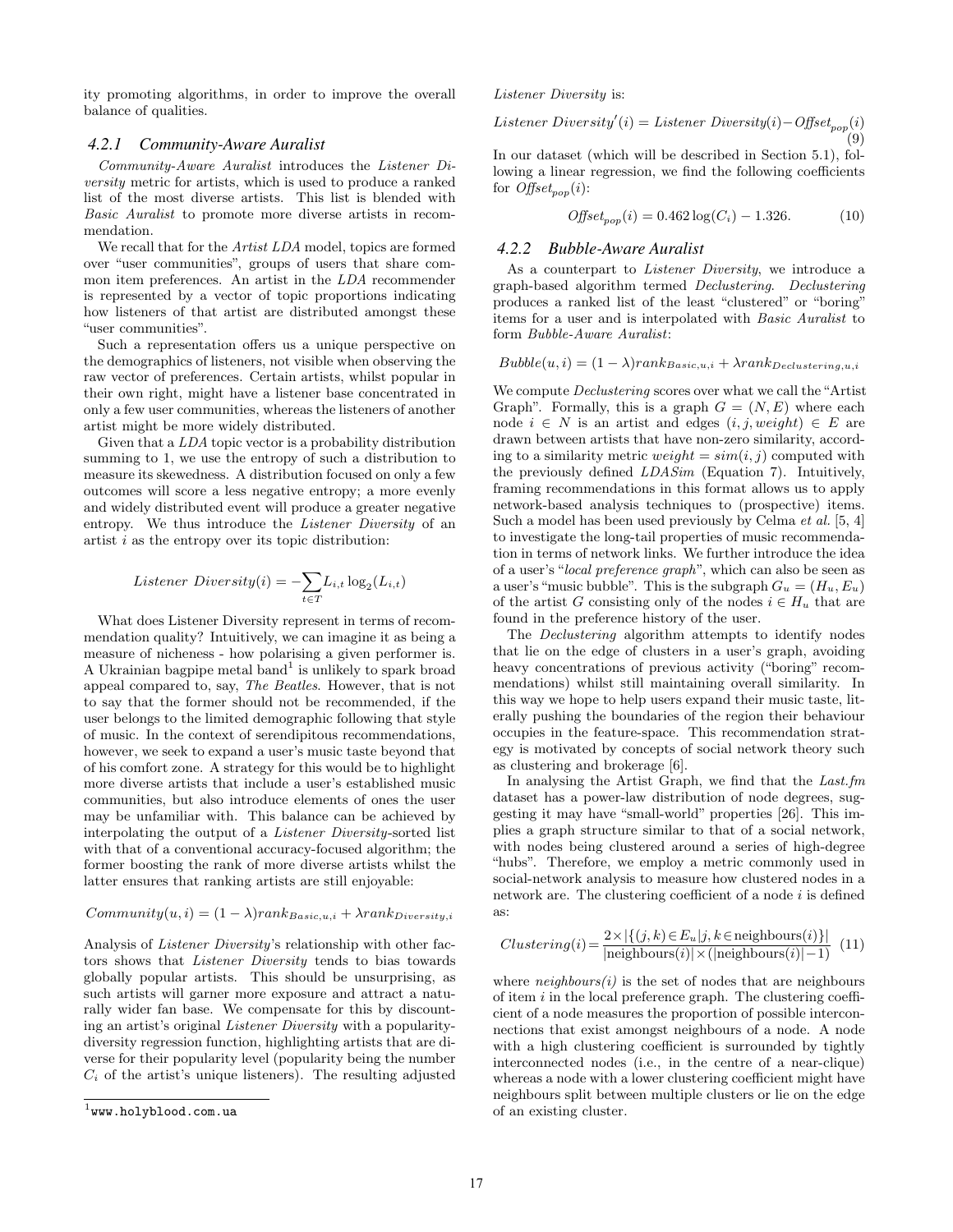| foreach <i>item pair j</i> , <i>k</i> in $H_u$ do                                                           |  |  |  |  |
|-------------------------------------------------------------------------------------------------------------|--|--|--|--|
| $\label{eq:total} \begin{array}{ll} \mbox{total} += \emph{LDASim}(j,\,k);\\ \mbox{count} += 1; \end{array}$ |  |  |  |  |
|                                                                                                             |  |  |  |  |
| end                                                                                                         |  |  |  |  |
| $avgSim = total/count;$                                                                                     |  |  |  |  |
| <b>foreach</b> <i>item i</i> in <i>candidate set</i> for <i>user u</i> <b>do</b>                            |  |  |  |  |
| foreach item pair j, k in neighbours $(i)$ do                                                               |  |  |  |  |
| if $LDASim(j, k) > avgSim$ then                                                                             |  |  |  |  |
| $\vert$ $\vert$ edgeTotal+=1;                                                                               |  |  |  |  |
| $_{\rm end}$                                                                                                |  |  |  |  |
| $edgeCount+=1;$                                                                                             |  |  |  |  |
| end                                                                                                         |  |  |  |  |
| $cluster(i) = edgeTotal/edgeCount;$                                                                         |  |  |  |  |
| recommendations.add(cluster(i), i);                                                                         |  |  |  |  |
| end                                                                                                         |  |  |  |  |
| $recommendations.sortBy(cluster, ascending);$                                                               |  |  |  |  |



The Declustering algorithm (Algorithm 1) considers in turn all the prospective recommendations for a user. For each item, it temporarily adds the item to the graph and computes the clustering coefficient of that node with respect to the existing elements of the user's local preference graph. The output of the algorithm is an ordered list of the most "cluster-avoiding" artists in the candidate set, which (as with Listener Diversity) can be interpolated with a conventional recommender to apply counter-clustering pressure to recommendation items. As the clustering coefficient operates over unweighted edges, we threshold edges in the local preference graph according to whether a similarity weight indicates unusual significance. An LDASim weight that exceeds the average for a particular user is considered significant for the purposes of computing the clustering coefficient. This has the effect of removing the majority of (weak) edges in the graph. We can also adjust the threshold in terms of standard deviations from the average; this affects the sensitivity of cluster detection and should be experimentally determined. Declustering's emphasis on low clustering scores reflects the desire to dissuade the recommendation of artists that are too deeply embedded in a genre cluster with respect to a particular user. Such artists are likely accurate but not serendipitous, being too similar to a great many of user's existing artists.

In the next section, we prove the effectiveness of our techniques by apply to them the evaluation metrics introduced in Section 3.

### 5. EVALUATION

The goals of our evaluation are to assess: 1) to which extent the Auralist framework produces diverse, novel, and serendipitous recommendations; 2) at which cost for accuracy Auralist produces such recommendations; and 3) the best combination of algorithms that produces an overall more satisfying recommender. To meet these goals, we employ the suite of metrics described in Section 3 to quantitatively measure the performance of both a set of baseline recommenders as well as various interpolations of our serendipity-enhancing techniques.

## 5.1 Dataset

Our experiments are conducted over a 360k Last.fm user<sup>2</sup> dataset [12], collected by  $\rm \tilde{O}scar$  Celma in 2008<sup>3</sup>. This contains the user.getTopArtists() output for each user from the Last.fm API, which is a list of previously listened-to artists and play-counts derived from both Last.fm's online radio services and media player plugins.

In contrast to other publicly available datasets, the Last.fm dataset consists of implicit observations of user preference through prior behaviour. This means that there is no explicit ratings scale associated with preferences and that preferences themselves can be considered noisy - track metadata may be incorrect, songs may be left on loop/shuffle and user history lengths will vary. We clean the dataset to remove non-artist items, misspelled artist names and extremely unpopular artists, leaving us with 48,988 possible recommendation items. We take our implicit preferences to be unary (1 or nothing), which lends itself well to the processing techniques we introduced in Section 4.

# 5.2 Basic Auralist Recommendation

We evaluate the effectiveness of *Artist-LDA* recommendation method against the state-of-the art Implicit SVD method introduced by Hu, Koren and Valinsky [10]. We adapt this model to incorporate the implicit artist playcount as a confidence weight in the matrix factorisation cost function. Metrics are computed over random subsamples of 35k users; larger samples only marginally improve performance. 20% of each user's preferences were randomly withheld as a training sample. One feature of  $LDA$  that we leverage is the fact that Gibbs Sampling runs relatively quickly even on large user samples, compared to other model-based techniques. We thus bootstrap the LDA topic training step with the full 360k user dataset, which completes 1000 iterations in under an hour on an Intel  $\text{Core}^{\text{TA}}$  is 2.8GHz processor.

Our experimental results are reported in Table 2 and show that Basic Auralist produces the most overall accurate rankings for user histories  $(Rank = 0.0194)$  whilst *Implicit SVD* produces the highest  $\overline{Top-20\ Recall}$  scores (0.174). Both algorithms score comparatively in diversity  $(\overline{Intra-List Similarity})$ , whereas Implicit SVD has improved serendipity and *Basic Auralist* has slightly improved novelty.

The combination of accuracy scores seem to indicate that Implicit SVD does a better job of including items in the Top-20 list. However, it may be argued that for the use-case of serendipitous recommendation, a high recall is not necessary; recall indicates that similar, already known items are being placed in the Top-20 list, displacing the recommendation of novel items. By contrast, Basic Auralist broadly characterises what a user has previously liked (Rank) without being overtly sycophantic. Interestingly, of the items Implicit SVD does recommend, the registered  $\overline{Unseren dipity}$  is somewhat lower, implying that the generalisation of matrix factorisation does result in some less obvious recommendations as well. We exceed this serendipity value with later versions of Auralist.

 $^2$ http://www.last.fm

 $^3$ http://www.dtic.upf.edu/~ocelma/

MusicRecommendationDataset/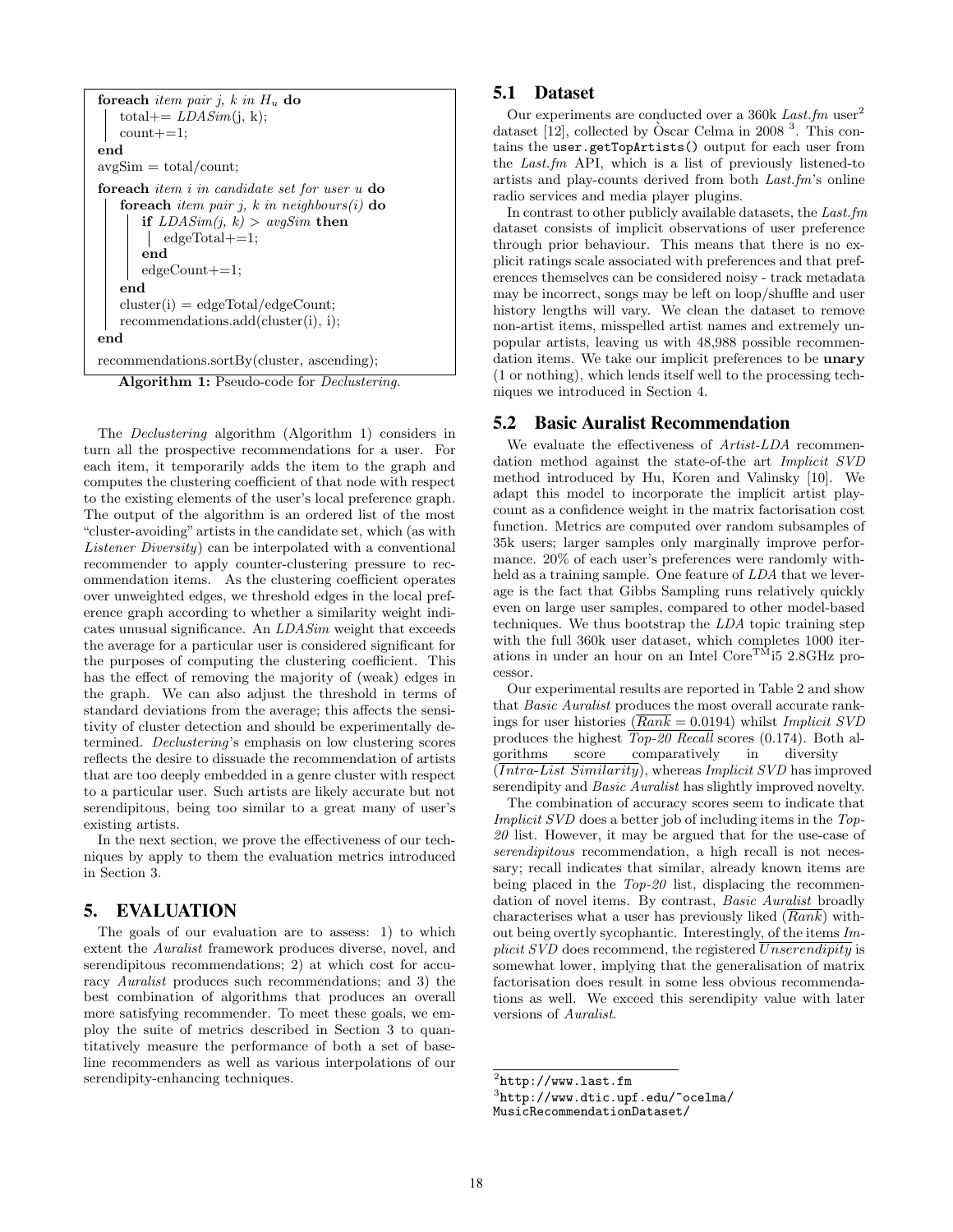|                               | Rank               | Top-20 Recall      | Intra-List Similarity | Novelty         | Unseren dipity     |
|-------------------------------|--------------------|--------------------|-----------------------|-----------------|--------------------|
| <i>Basic Auralist</i>         | $0.019 \pm 0.0004$ | $0.157 + 0.004$    | $14.4 + 0.2$          | $11.8 + 0.06$   | $0.060 \pm 0.0004$ |
| <i>Implicit SVD</i>           | $0.039 \pm 0.0008$ | $0.174 + 0.002$    | $14.7 \pm 0.1$        | $10.9 \pm 0.03$ | $0.046 \pm 0.0002$ |
| $Commuty-aware(\lambda=0.05)$ | $0.023 + 0.02$     | $0.030 + 0.0009$   | $3.4 + 0.06$          | $17.2 + 0.1$    | $0.047 + 0.0003$   |
| $Bubble-aware(\lambda=0.2)$   | $0.021 \pm 0.0002$ | $0.029 \pm 0.0006$ | $3.4 \pm 0.05$        | $14.2 + 0.1$    | $0.035 \pm 0.0002$ |
| Full Auralist                 | 0.025              | 0.008              | 1.54                  | 17.3            | 0.039              |

Table 2: Performance results for Basic Auralist, the state-of-the-art Implicit SVD, and Full Auralist.

# 5.3 Hybrid versions of Auralist

Figures 1 and 2 show the performance results for Community-Aware and Bubble-Aware Auralist. Table 2 also includes their performance at points of interest along the  $\lambda$  curve (note at  $\lambda=0$ , both algorithms reduce to *Basic Auralist*).

Given that both hybrid versions of Auralist attempt to bias towards serendipitous recommendations at the expense of more "easily accurate" items, it should be unsurprising that both exhibit an accuracy-serendipity trade-off. More interestingly, both methods increase novelty and diversity, and do so at different rates.

As the *Listener Diversity* interpolation increases, Community-Aware Auralist's rapid improvements in nonaccuracy scores (Figures 2(a), 2(b), 2(c)) are tracked by decays in recall (Figure 1(b)) and to a lesser extent  $\overline{Rank}$ (Figure  $1(a)$ ), tailing off at higher proportions. *Community*-Aware Auralist hence represents a direct trade-off between accuracy and non-accuracy performance, with the most activity occurring in the  $0 < \lambda < 0.05$  range of Figures 1 and 2. Compared with the other graphs, Community-Aware Auralist maintains a consistently sizable lead over Bubble-Aware Auralist in terms of novelty (Figure 2(b)), likely due to the popularity correction  $\textit{Offset}_{pop}$  we introduced in Section 4.2.1 (Equation 10).

As with Community-Aware Auralist, the Bubble-Aware Auralist's performance curves for serendipity, novelty and diversity track that of  $\overline{Top-20\ Recall}$ . Unlike *Community*-Aware Auralist, however, Bubble-Aware Auralist's  $\overline{Rank}$  decays at a much slower rate, and the performance curves possess sigmoid-like qualities, experiencing the greatest rate of change after about  $\lambda = 0.1$  and diminishing returns afterwards. We propose that this is the point when the *Declus*tering algorithm is able to successfully overcome the bias towards recommendations embedded within preference clusters and is able to successfully recommend cluster-bordering items. The nature of the  $\overline{Rank}$  curve indicates that the bulk of this benefit can be achieved without an overwhelming effect on overall accuracy, suggesting that Bubble-Aware Auralist may be able to supply "almost free" serendipity, diversity and novelty.

Bubble-Aware Auralist manages to surpass Community-Aware Auralist in terms of serendipity relatively quickly  $(\lambda \sim 0.15)$ , continuing to improve even after *Community*-Aware Auralist's performance begins to plateau. This suggests that the serendipity improvement is not merely incidental (i.e., from declining accuracy), and is actively being promoted by Declustering.

To sum up, these findings indicate that Community-Aware Auralist is best used at smaller interpolations  $(0-0.05)$  as a roughly even trade between accuracy and non-accuracy qualities and as a broad stroke in changing the (accuracy/nonaccuracy) focus of a recommender. They also suggest that using Bubble-Aware Auralist during the peak rate of change before significant  $\overline{Rank}$  penalties (Figure 1(a)) accrue can

improve non-accuracy qualities at very little cost. At  $\lambda =$ 0.2, a mere 0.7% increase in average history rank is accompanied by a 77% decrease in  $\overline{Intra-List\ Similarity}$ , 20% increase in novelty and a 42% decrease in measured unserendipity. Overall, both methods prove to be able to successfully improve diversity, novelty and serendipity.

# 6. USER STUDY

Alongside our quantitative measurements, we further conduct a user study to validate the effectiveness of Auralist (and indeed, serendipity-orientated recommendation in general) in real-life situations. We measure the perceived serendipity, enjoyment, novelty and overall qualitative satisfaction associated with a refined version of the hybrid recommender.

The Full Auralist recommender combines Artist-LDA, Listener Diversity, and Declustering in proportions of  $\lambda_{1,2}$ (0.03, 0.20) respectively (motivated by the results of the previous section) and demonstrates overall superior non-accuracy performance compared to our previous methods (Table 2):

 $Full_{u,i} = (1 - \lambda_1 - \lambda_2) rank_{Basic,u,i}$  $+ \lambda_1 rank_{Diversity, u, i} + \lambda_2 rank_{Declustering, u, i}$ 

# 6.1 Experimental Method

The user study involved 21 participants, the majority of which are current university students. This included a mix of under/post graduates and men/women between the ages of 18-27, of varying nationalities. Each participant was asked to name six pre-2008 artists that represented his/her music tastes, which were used as "seed" histories for recommendation. Volunteers suggested a very wide range of artists, across many musical genres. Users were then presented with two (unlabelled)  $Top-20$  recommendation lists, generated by Basic Auralist and Full Auralist respectively. The lists were presented in a randomly determined order for each participant.

Users were instructed to listen to at least two 30-second song samples from each unknown artist and to fill in an accompanying survey<sup>4</sup>. Survey questions assess individually for each recommendation how enjoyable (Dislike the song... Will definitely listen again), serendipitous (Exactly what I listen to normally... Something I would never have listened to otherwise) and novel an artist is. The former two are assessed using 5-point Likert scales, whereas novelty is multiple choice.

# 6.2 User Ratings

For each user, we compute the average enjoyment and serendipity ratings given to the artists in each list. The results are summarised in Table 3 and show that there is a substantial difference in scores given to Basic Auralist and

<sup>4</sup> http://tinyurl.com/ycz20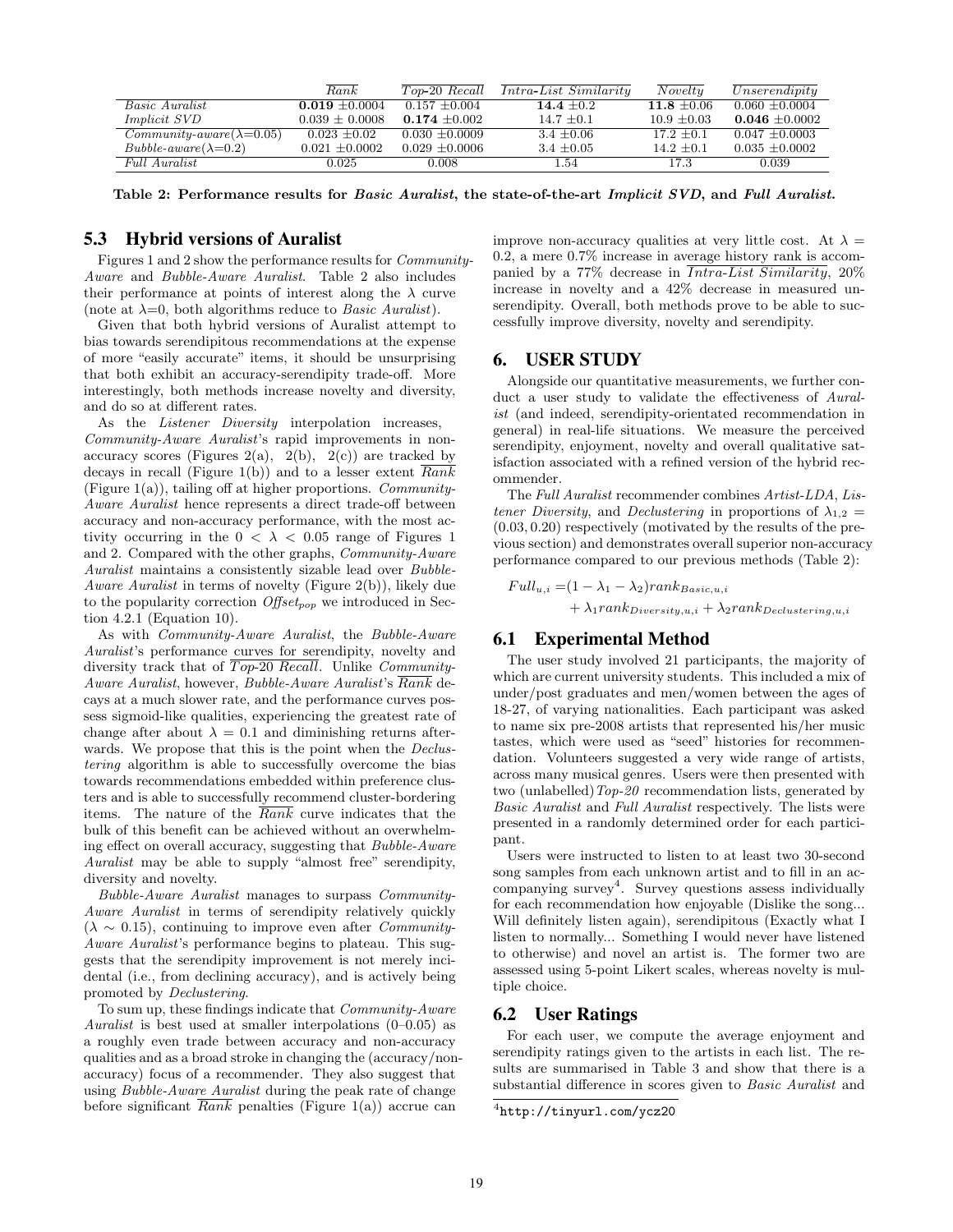

Figure 1: Accuracy performance of Community-Aware Auralist and Bubble-Aware Auralist as the contribution  $\lambda$  of the corresponding serendipity-enhancing technique increases.



Figure 2: Diversity, novelty, and serendipity performance of *Community-Aware Auralist* and *Bubble-Aware* Auralist as the contribution  $\lambda$  of the corresponding serendipity-enhancing technique increases.

|                            | <b>Basic Auralist</b> | <b>Full Auralist</b> |
|----------------------------|-----------------------|----------------------|
|                            |                       |                      |
| Serendipity Rating         | $2.08 \ (\pm 0.77)$   | 2.96 $(\pm 0.69)$    |
| Enjoyment Rating           | 4.21 $(\pm 0.54)$     | 3.82 $(\pm 0.53)$    |
| $#$ Useful Recommendations | $2.90 \ (\pm 2.61)$   | 5.86 $(\pm 3.05)$    |
| $#$ Serendipitous Recomm.s | 1.81 $(\pm 1.86)$     | 4.14 $(\pm 2.90)$    |
| $#$ Familiar Recomm.s      | 12.62 $(\pm 4.14)$    | 7.43 $(\pm 5.07)$    |

Table 3: Summary of the results from our user study. Values in brackets are standard deviations.

Full Auralist. Compared to the basic accuracy-focused system, Full Auralist manages to score much higher in terms of *Serendipity*  $(+0.88)$ , but sacrifices a proportion of average Enjoyment (−0.39) in doing so. A plot of the difference between these two variables can be seen in Figure 3(a).

Whilst the variance of reported results may appear high, we recall that the study was conducted as a repeated measures experiment. Therefore, we test the significance of a findings using a one-tailed pairwise t-test. Our tests show that Full Auralist does indeed exhibit greater serendipity  $(p = 0.00002)$  and reduced accuracy  $(p = 0.004)$  compared to Basic Auralist.

In addition to raw serendipity/enjoyment scores, we also measure the average number of Useful, Serendipitous and Familiar recommendations issued to each user by the recommenders. We classify as Useful any recommendation that is not "Already Known" to the user, and is rated a 4 or 5 in enjoyment ("Already Known" recommendations with 4/5 in enjoyment are instead classified as Familiar recommendations). Serendipitous recommendations are those Useful recommendations that satisfy the additional requirement of being rated a 4 or 5 in serendipity. Useful items represent successful recommendations made to the user, whilst Serendipitous items detail how many managed to both satisfy the user and expand his/her tastes at the same time. Familiar items represent the "trust-building"items described in Swearingen [23] that do not increase utility but improve user satisfaction with the system.

Full Auralist is shown to improve significantly on the basic version in terms of the number of Useful and Serendipitous recommendations, with *t-test* confidence values of  $p <$ 0.001. Indeed, Full Auralist produces on average double the number of Useful and Serendipitous recommendations compared to Basic Auralist, with the proportion of Serendipitous artists within the set of Useful artist being higher as well (71% compared to 62%). Despite this, Full Auralist still manages to produce a substantial number of Familiar recommendations (7.43). The overall novelty of Full Auralist's recommendations is vastly superior - Figure 3(b) shows that the system reduces the number of "Already Known" artists in recommendation lists by an absolute percentage of over 25%.

#### 6.3 User Satisfaction

Quantitative analysis of survey results have shown that, whilst featuring a reduction in perceived *Enjoyment*, Full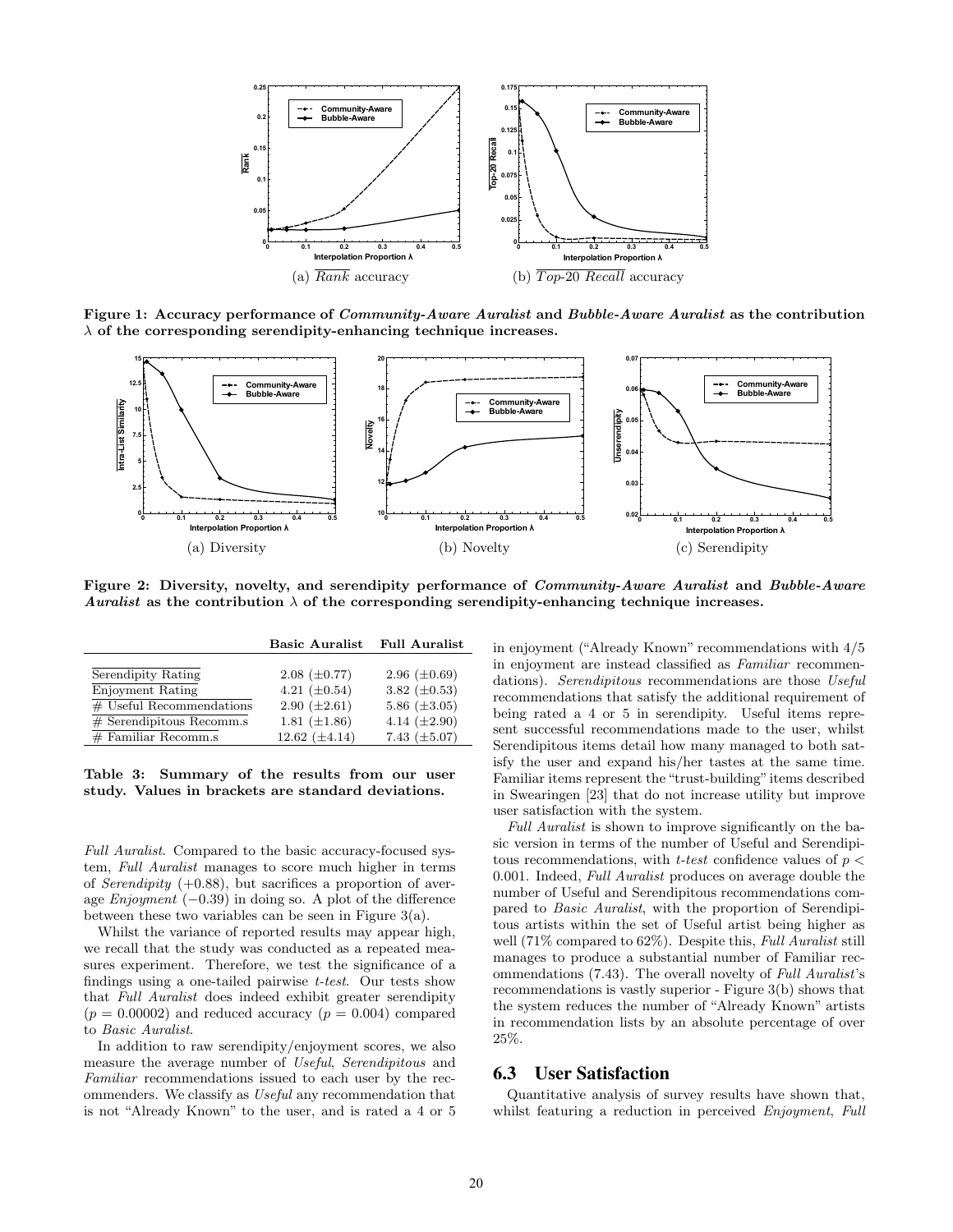

Figure 3: Results for user satisfaction. (a) Serendipity and Enjoyment user ratings for Basic Auralist and Full Auralist on a 1-5 Likert scale. (b) Fraction of recommended artists that are "Previously Known", "Heard of, but not listened to" and "Completely Unknown" for Basic Auralist and Full Auralist.

Auralist significantly improves upon perceived Serendipity and Novelty, as well as the overall number of Useful recommendations. We show below a selection of comments participants made with regards to which recommendation algorithm they thought was more satisfying:

"[Full Auralist] was more satisfying because it introduced me to new artists. [Basic] was filled entirely with new artists which, while very good, were things that I listened to all the time on a regular basis. [Full Auralist] had artists that were of the same quality of those I listen to but which I'd never heard of."

"I found [the Full Auralist list] more surprising than [Basic]. Most artists I had not heard of (which is what I prefer). Listening to them gave me at least five new artists I could look into and use in the future."

"While I enjoyed the songs on the [Full Auralist] list less, I liked that there was more new music on it than the first list. So I'm going to say that I preferred the  $[Full\; Auralist]$  list."

"[The Basic list was better], more familiar music  $\mathcal{B}$  more my taste, although [Full Auralist] introduced me to a few good bands."

"[The Full Auralist list] was way too jazzy, and had very few artists I connected with immediately. While [the Basic list] had a vast majority of artists I knew well and have opinions of, the few unknowns were really very congenial."

In analysing these and other comments, we see two broad consensuses amongst the opinions of participants. A major $ity(12)$  of users prefer Full Auralist, appreciating the novelty and serendipity of the recommendations made. A substantial minority(7), however, prefer the baseline system due to its comparatively better modelling of their own tastes. Two gave neutral preferences. Whether a user falls into the first or second camp may well depend on three main factors - the user's prior convictions, emotional state, and social context, as recent work has suggested [2].

The dichotomy in preference seems to suggest that an adaptive recommendation system, where users can individually tune the level of "wildness" in recommendations, may find success. This could be offered as a series of recommendation lists, or perhaps be controlled by a sliding scale. In both cases, the hybrid model of recommendation would be particularly effective, as different levels of serendipity can be implemented simply by adjusting the interpolation parameters.

# 7. DISCUSSION

Our user study shows that Full Auralist produces significantly more serendipitous recommendations at the cost of some accuracy. We also show that, despite the reduced accuracy, a large number of participants expressed greater satisfaction with Full Auralist's recommendations. These conclusions are consistent with previous user studies [29, 23, 19]. In particular, we support Ziegler [29] and Ratner [19]'s findings that users are willing to sacrifice some amount of accuracy for improved novelty/diversity/serendipity performance, and that such systems are more satisfying overall. Qualitative comments seem to indicate that serendipity is usually, but not consistently, a positive contributor to this.

The nature of this experiment also demonstrates that Auralist functions well as a practical recommender, even with the "cold-start problem" of limited initial history. It is likely that much of the results variance comes from users' choice of initial artists, with some users suggesting a wider range of genres. Additional history data, perhaps pulled from a Last.fm profile, would allow us to better model a user's preferences and thus generate both more accurate and more serendipitous items.

Perhaps our most interesting discovery is that novelty, diversity and serendipity can be improved simultaneously, without any apparent trade-off between the three qualities. One may argue that this is because all three benefit from a departure from pure accuracy – all three qualities, though different, represent facets of a notion of "discovery" that diametrically oppose the notion of "familiarity" that accuracy represents. This does not mean individual qualities cannot be emphasised, however - hybridising a popularity-sorted ranking list will primarily improve novelty, whereas a topic diversification method (such as Ziegler's [29]) will mostly improve diversity.

Our algorithms represents a direct attempt at countering